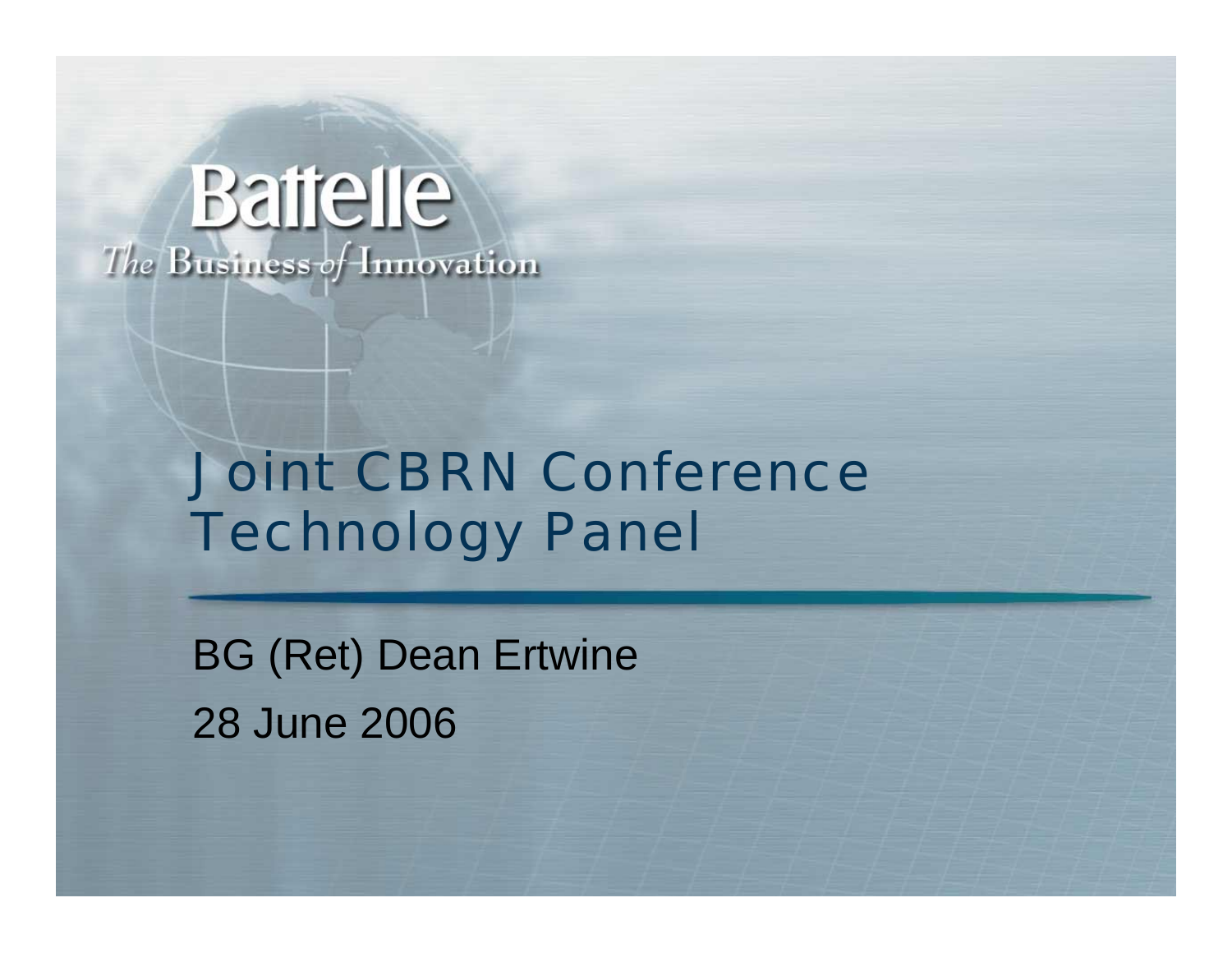## TECHNOLOGY – The Competition

### **Global R&D Spending**

| <b>Country</b> | <b>GDP</b><br>2004 | R&D<br>as % GDP | R&D<br>2004 | R&D<br>2005 | R&D<br>2006 |
|----------------|--------------------|-----------------|-------------|-------------|-------------|
| U.S.           | 11,200             | 2.7             | 302         | 312         | 321         |
| China          | 7,262              | 1.5             | 109         | 125         | 140         |
| Japan          | 3,745              | 3.2             | 120         | 123         | 126         |
| India          | 3,319              | 1.4             | 46          | 53          | 58          |
| France         | 1,981              | 2.2             | 44          | 44          | 45          |
| Germany        | 2,362              | 2.2             | 52          | 53          | 54          |
| <b>UK</b>      | 1,782              | 2.0             | 36          | 37          | 38          |

#### **Billions \$**

**Source: R&D Magazine, Battelle, OECD, World Bank**

**Battelle** The Business of Innovation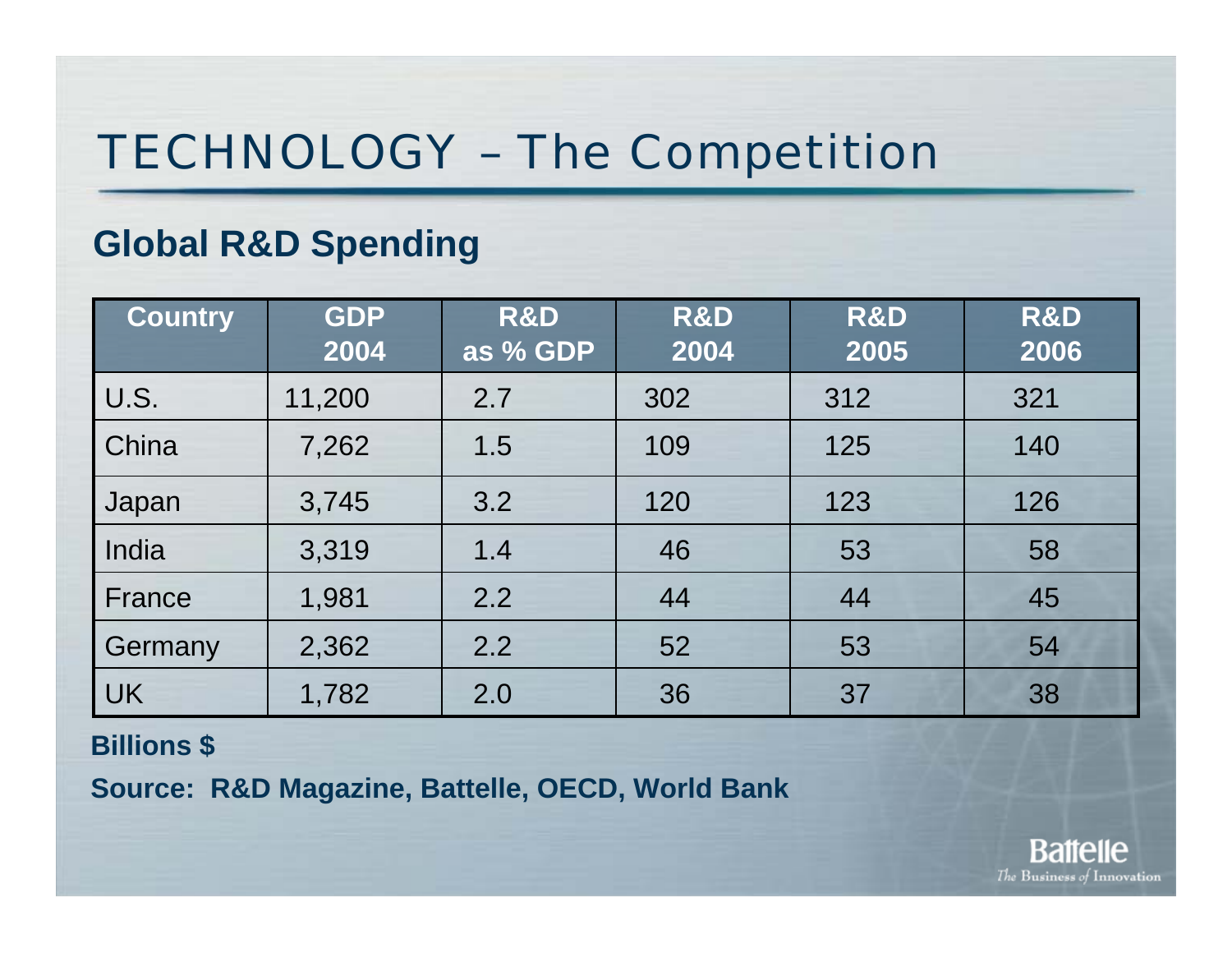## TECHNOLOGY – The Competition

### **Sources of R&D Funding**

| <b>Country</b> | <b>Industry</b><br>(%) | <b>Government</b><br>(%) | <b>Academia</b><br>(%) | <b>From Abroad</b><br>(%) |
|----------------|------------------------|--------------------------|------------------------|---------------------------|
| U.S.           | 61.2                   | 31.3                     | 7.3                    |                           |
| China          | 57.6                   | 33.4                     | 6.3                    | 2.7                       |
| Japan          | 73.9                   | 18.2                     | 7.5                    | 0.4                       |
| India          | 23.0                   | 74.7                     | 2.3                    |                           |
| France         | 52.1                   | 38.4                     | 1.5                    | 8.0                       |
| Germany        | 65.4                   | 31.9                     | .4                     | 2.3                       |
| <b>UK</b>      | 46.7                   | 26.9                     | 5.9                    | 20.5                      |

**Source: R&D Magazine, Battelle, UNESCO**

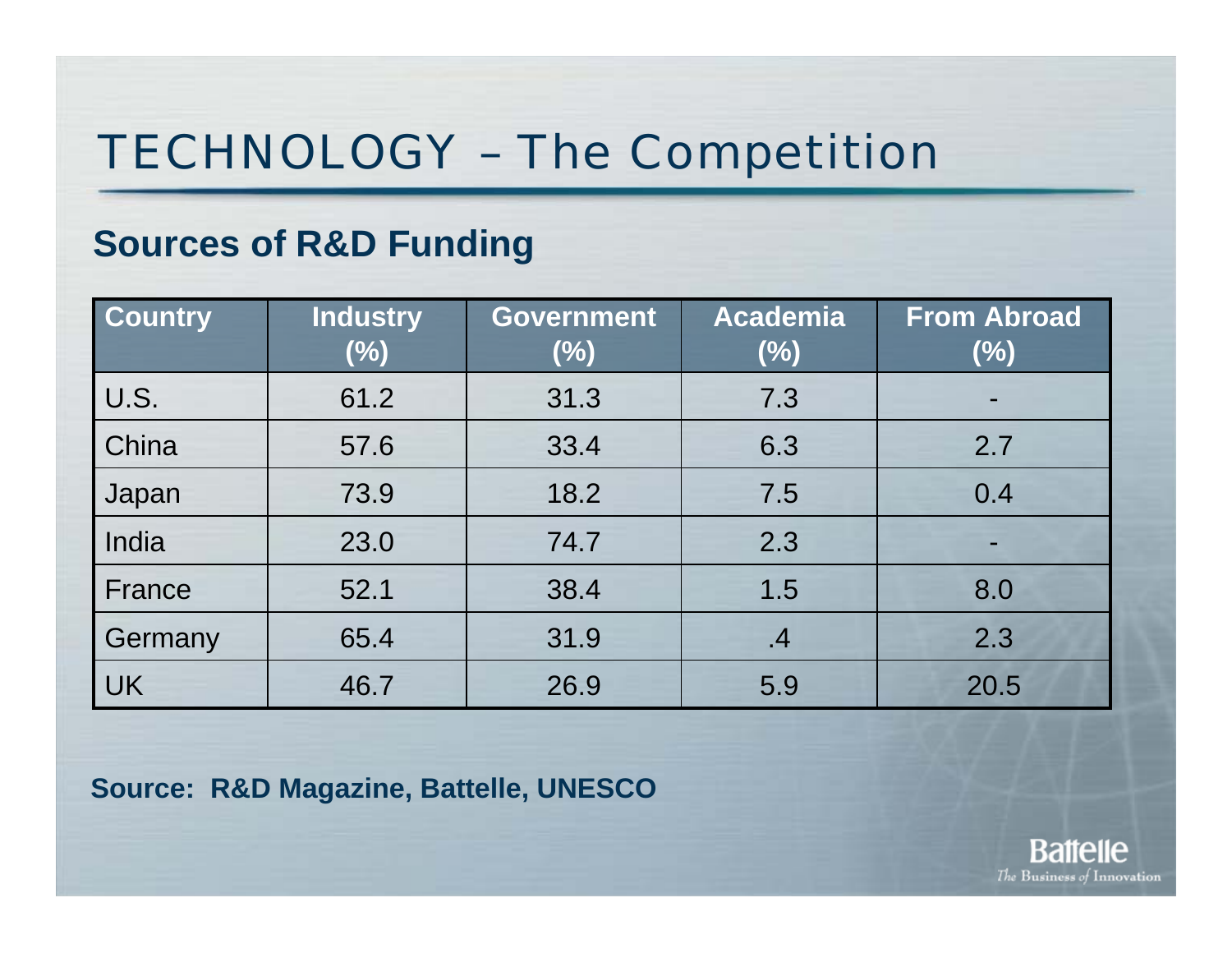## TECHNOLOGY – U.S. R&D Funding

- **U.S. funding is forecast to increase 2.9% in 2006 to \$329 billion.**
- **Two-thirds of all R&D is driven by the industrial sector, which rises 3.5%.**
- **Globalization, the federal deficit, and staffing will affect future funding.**
- **Growth of defense R&D funding has slowed and will likely reverse.**
- **Ratio of Development/Research continues to increase**







# **51.3 50.324.9 24.8 Non-profit Academia Government Industry**

**Source: Battelle, R&D Magazine**

Rattelle The Business of Innovation

**236.1 228.4**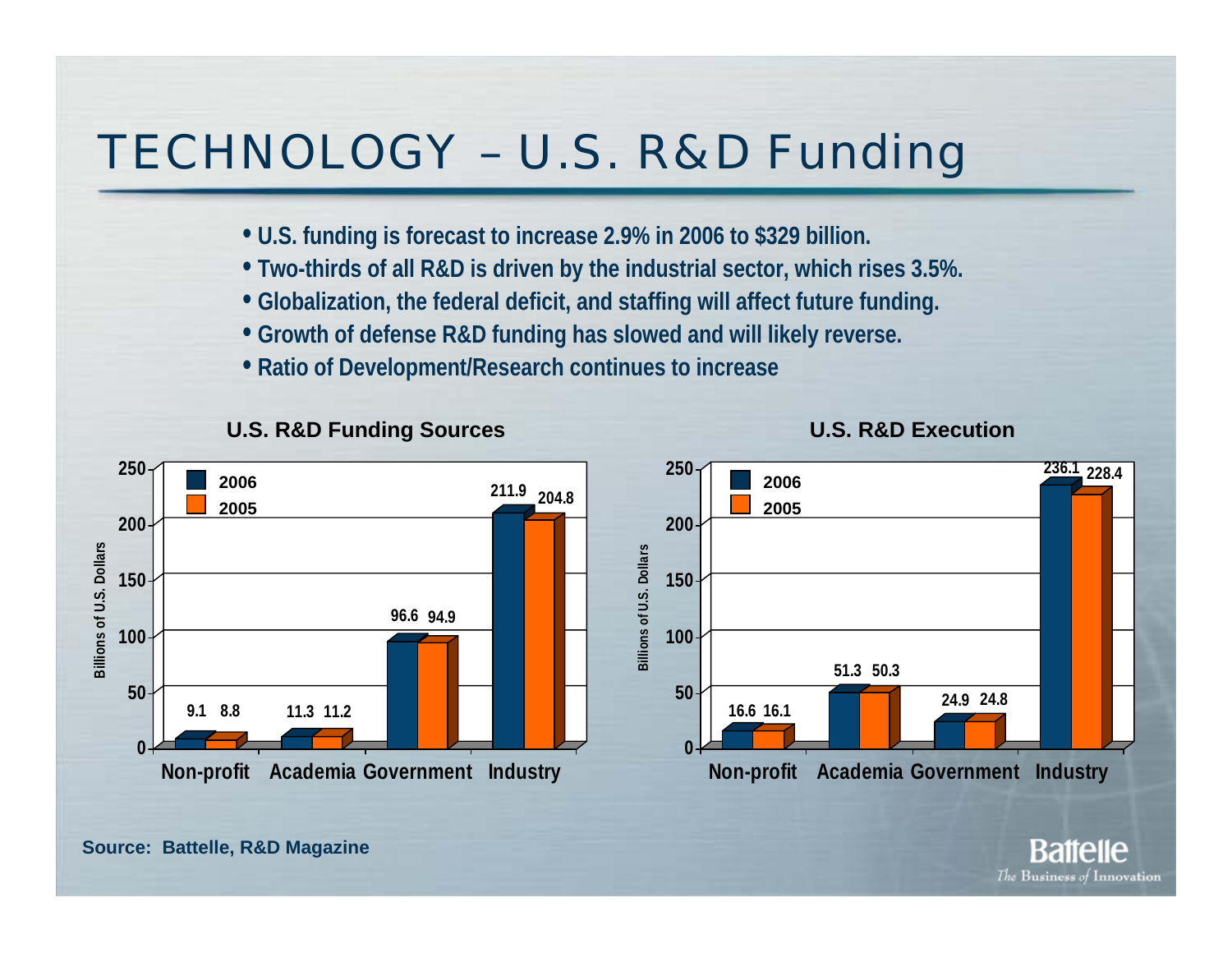## TECHNOLOGY – Big "D", Little "R"

### **Increasing Trend to Development**



**Battelle** The Business of Innovation

**Source: NSF, R&D Magazine**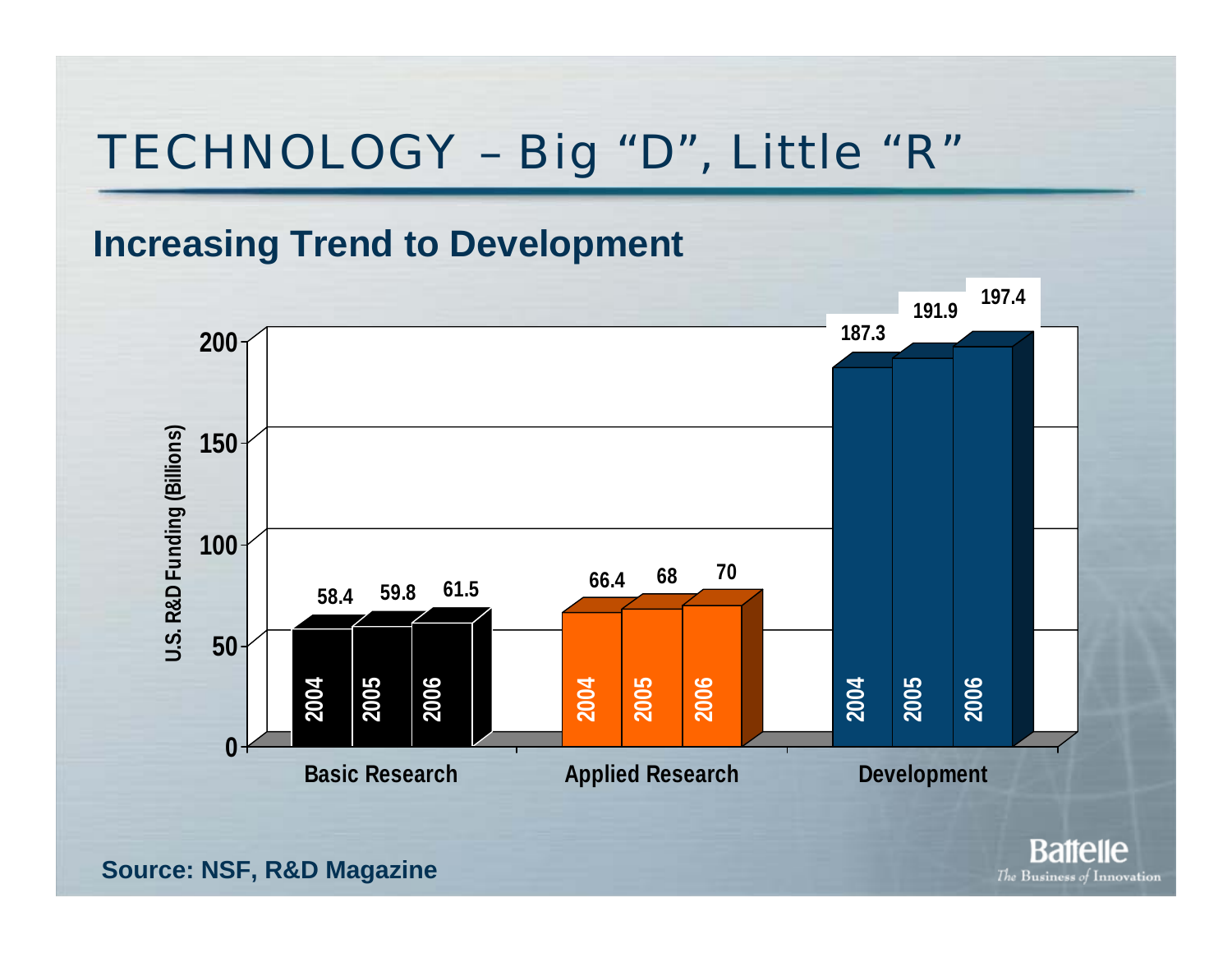### TECHNOLOGY – Federal R&D Appropriations

| <b>Government Agency</b>               | <b>FY2005</b> | <b>FY2006</b> | <b>Change</b> |
|----------------------------------------|---------------|---------------|---------------|
| Dept. of Defense                       | 71.566        | 73.039        | 2.1%          |
| <b>Health and Human Services</b>       | 29.084        | 29.023        | $-0.2%$       |
| <b>NASA</b>                            | 10.705        | 11,367        | 6.2%          |
| Dept. of Energy                        | 8.614         | 8.608         | $-0.1%$       |
| <b>National Science Foundation</b>     | 4.057         | 4.123         | 1.6%          |
| U.S. Dept. of Agriculture              | 2.403         | 2.394         | $-0.4%$       |
| Dept. of Homeland Security             | 1.243         | 1.281         | 3.1%          |
| Dept. of Commerce                      | 1.148         | 1.131         | $-1.5%$       |
| Dept. of Transportation                | 0.744         | 0.841         | 13.0%         |
| Dept. of Veterans Affairs              | 0.784         | 0.805         | 2.7%          |
| Dept. of Interior                      | 0.615         | 0.629         | 2.2%          |
| <b>Environmental Protection Agency</b> | 0.572         | 0.573         | 0.2%          |
| Dept. of Education                     | 0.297         | 0.258         | $-13.0%$      |
| <b>All Other</b>                       | 0.727         | 0.692         | $-4.8%$       |
| <b>Total</b>                           | 132.560       | 134.765       | 1.7%          |

**Source: AAAS** (Billions \$)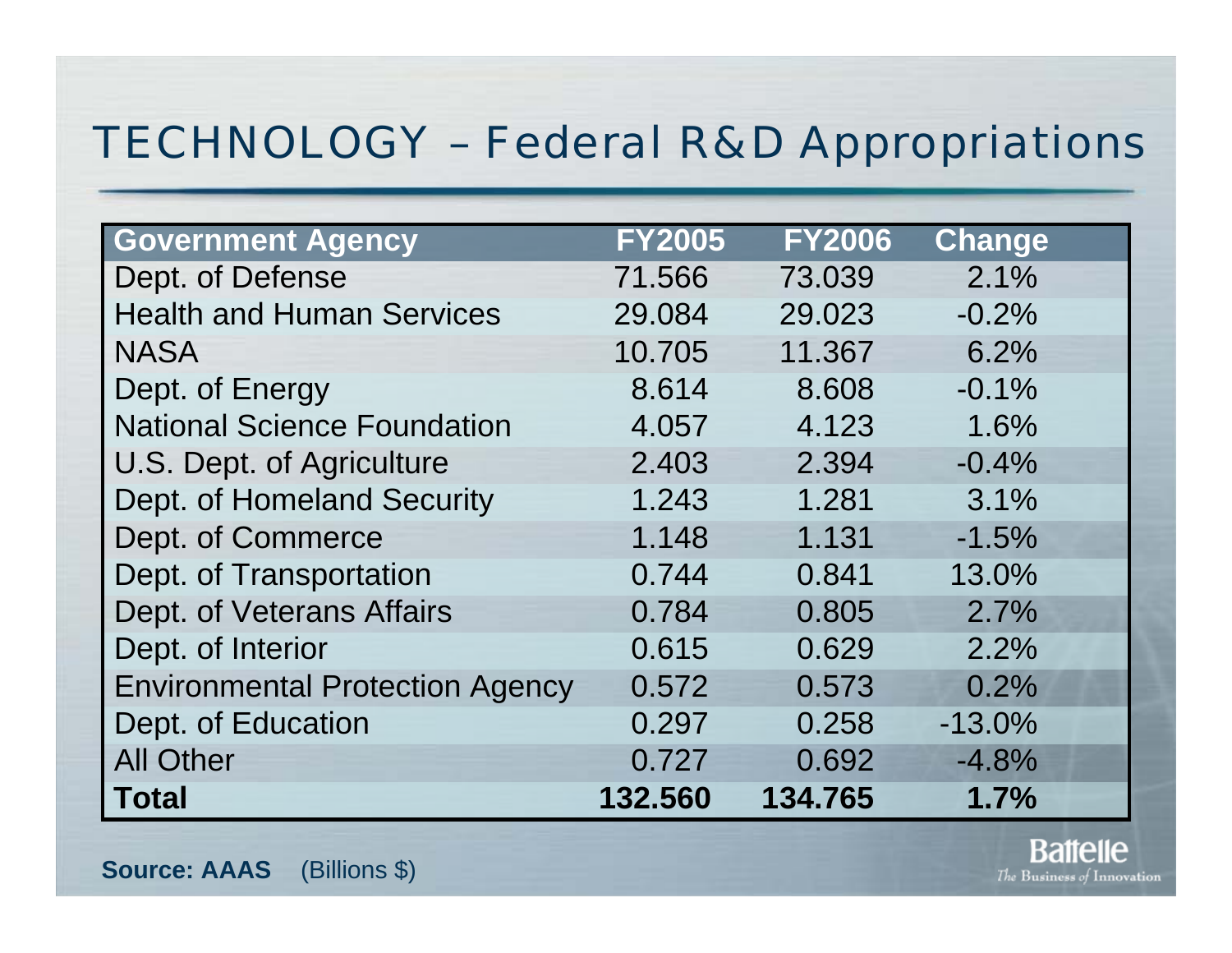### TECHNOLOGY – Federal 2006 R&D Highlights

- DOD initially requested an overall cut in FY06 Congress provided \$1.5B increase (+2.1%)
- DOD appropriation contains a 1% rescission for all previously approved R&D appropriations
- DOD projections reveal 10% cut through FY09
- DOE programs were cut 0.4% in FY06. Support for some science–user facilities was cut as much as 60%
- DHS R&D budget increases 3.1% to \$1.3B. –\$210M for Rad/Nuc countermeasures (+71%) –\$376M for Biological countermeasures (+3.7%) Rattelle

The Business of Innovation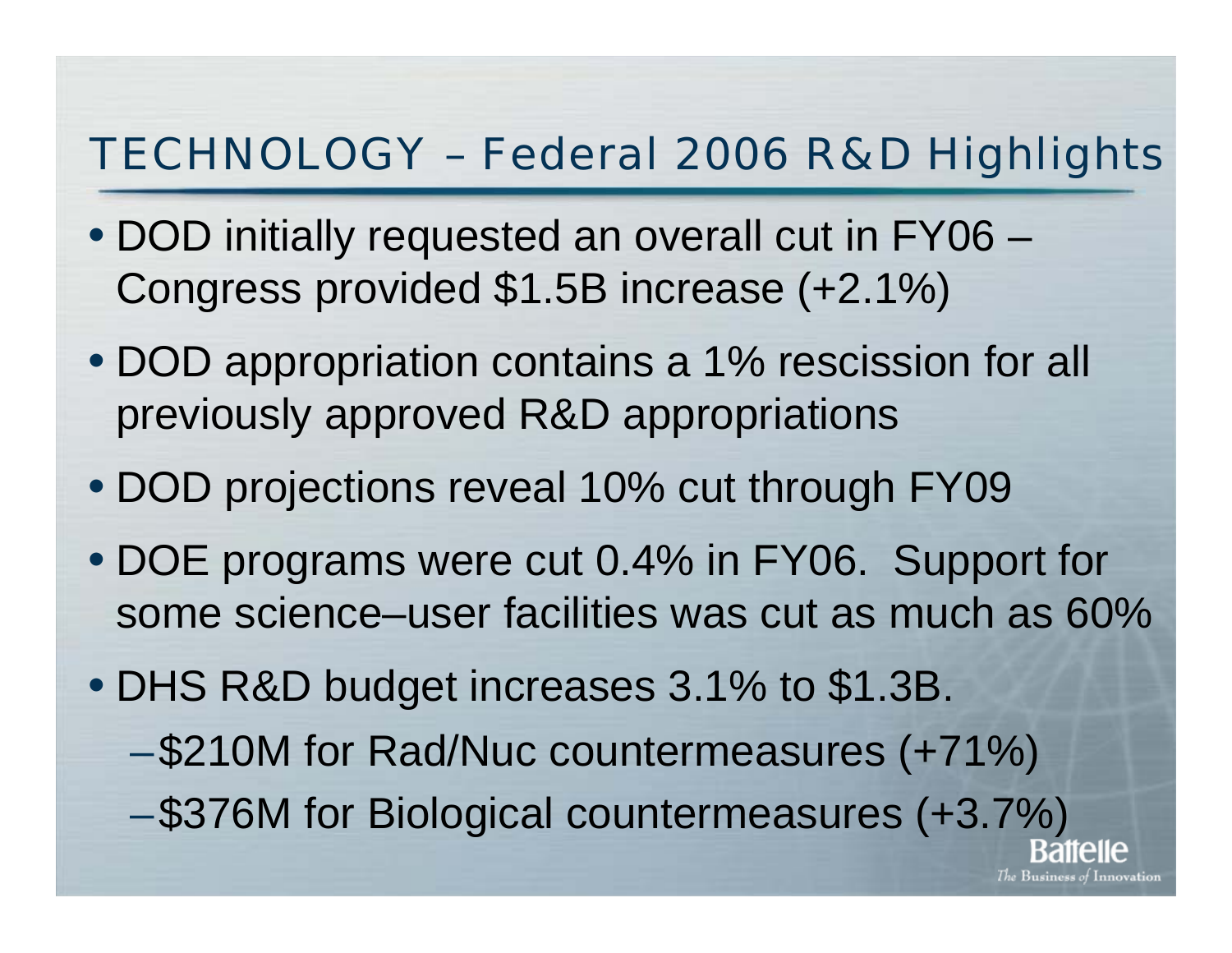## TECHNOLOGY – Issues

- Impact of anticipated federal deficit on discretionary R&D spending
- Increasing shift from research funding to development funding
- The rise of international R&D competitors
- Evidence that U.S. educational system is not producing the necessary talent for competitive R&D